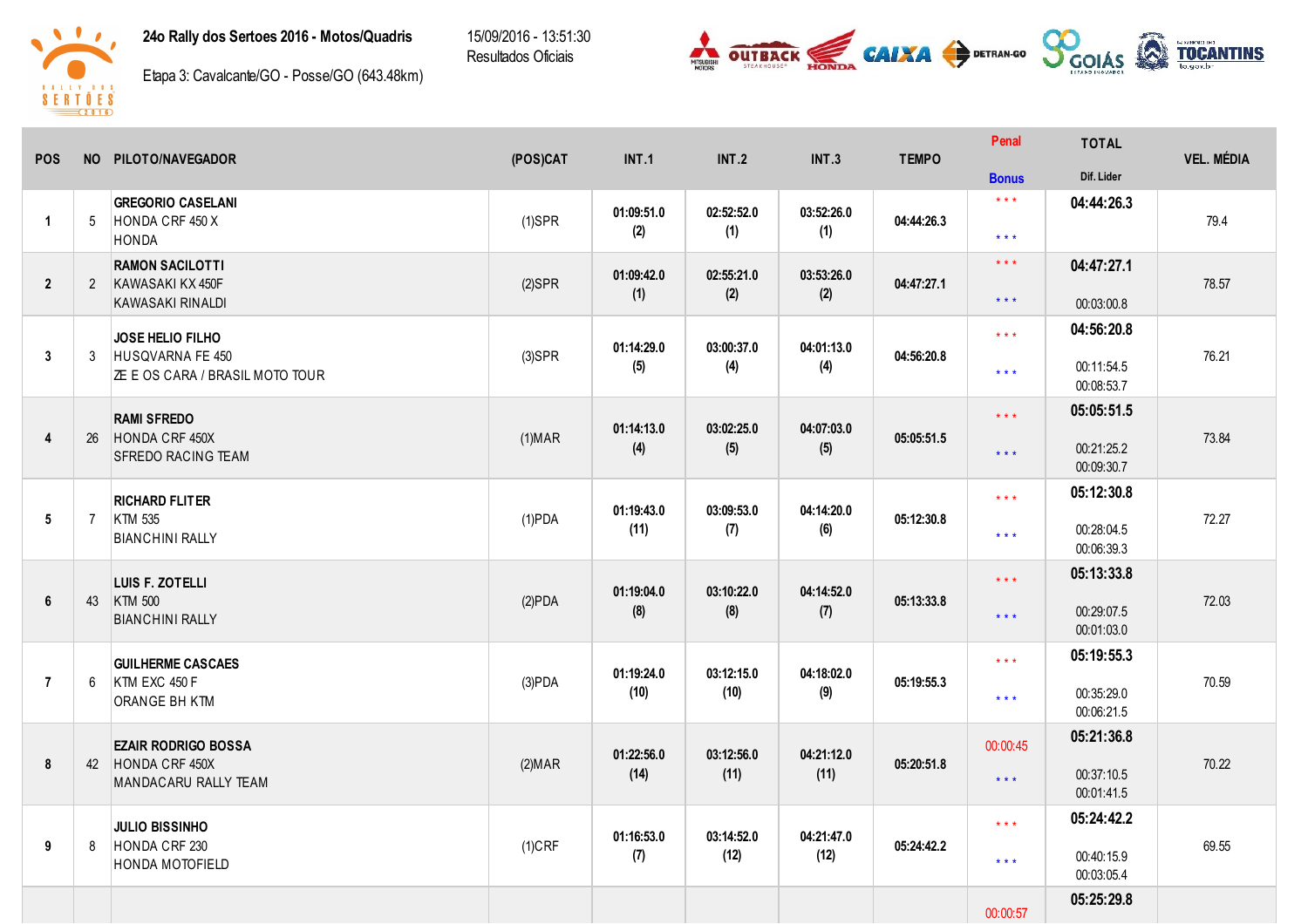| 10 <sup>°</sup> | 37        | <b>VITOR Y.CLOSS</b><br>KAWASAKI KLX 450R<br>MANDACARU RALLY TEAM          | $(4)$ PDA      | 01:19:09.0<br>(9)  | 03:17:01.0<br>(14) | 04:23:33.0<br>(13) | 05:24:32.8 | $***$                                      | 00:41:03.5<br>00:00:47.6               | 69.39 |
|-----------------|-----------|----------------------------------------------------------------------------|----------------|--------------------|--------------------|--------------------|------------|--------------------------------------------|----------------------------------------|-------|
| 11              | 29        | <b>EDUARDO T.SHIGA</b><br>HONDA CRF 450X<br>HONDA MOTOFIELD                | (3) <b>MAP</b> | 01:12:16.0<br>(3)  | 02:58:24.0<br>(3)  | 04:00:40.0<br>(3)  | 04:58:03.9 | 00:28:00<br>$***$                          | 05:26:03.9<br>00:41:37.6<br>00:00:34.1 | 69.26 |
| 12              |           | <b>DIOGO ZONATO</b><br>108 PROTOTIPO<br><b>ZONARACINGTEAM</b>              | (1)QDR         | 01:20:48.0<br>(13) | 03:16:37.0<br>(13) | 04:24:45.0<br>(14) | 05:28:54.5 | $\star \star \star$<br>$\star \star \star$ | 05:28:54.5<br>00:44:28.2<br>00:02:50.6 | 68.67 |
| 13              | 19        | JOSE DE DEUS B. NETO<br>KTM ECX 350<br>O BOTICARIO RALLY                   | (4) <b>MAR</b> | 01:24:29.0<br>(17) | 03:21:28.0<br>(17) | 04:29:54.0<br>(16) | 05:33:53.5 | $\star$ $\star$ $\star$<br>$***$           | 05:33:53.5<br>00:49:27.2<br>00:04:59.0 | 67.64 |
| 14              |           | <b>RAFAEL MILAN</b><br>12 HUSABERG FE 501<br><b>BRASIL MOTO TOUR</b>       | $(5)$ PDA      | 01:23:47.0<br>(15) | 03:18:21.0<br>(15) | 04:30:05.0<br>(17) | 05:35:51.5 | $\star \star \star$<br>$***$               | 05:35:51.5<br>00:51:25.2<br>00:01:58.0 | 67.24 |
| 15              | 11        | <b>DANIEL BARP CREMA</b><br>YAMAHA YZF<br>YAMAHA RINALDI RALLY TEAM        | $(5)$ MAR      | 01:23:57.0<br>(16) | 03:20:33.0<br>(16) | 04:29:18.0<br>(15) | 05:36:35.2 | $\star\star\star$<br>$***$                 | 05:36:35.2<br>00:52:08.9<br>00:00:43.7 | 67.1  |
| 16              |           | PEDRO H.T.COSTA<br>102 POLARIS SCRAMBLER XP<br>MANDACARU RALLY TEAM        | (2)QDR         | 01:26:53.0<br>(21) | 03:27:07.0<br>(21) | 04:37:29.0<br>(18) | 05:44:11.9 | $\star \star \star$<br>$***$               | 05:44:11.9<br>00:59:45.6<br>00:07:36.7 | 65.62 |
| 17              | 44        | <b>RONALDO IMAY</b><br><b>KTM XC-W 450</b><br>O BOTICARIO RALLY            | $(1)$ OV45     | 01:30:41.0<br>(30) | 03:28:57.0<br>(23) | 04:40:05.0<br>(19) | 05:45:41.7 | $\star\star\star$<br>$\star\star\star$     | 05:45:41.7<br>01:01:15.4<br>00:01:29.8 | 65.33 |
| 18              | 51        | <b>MARCELO FABRO</b><br>HONDA CRF 230<br>SERRA ADVENTURE - CAXIAS DO SUL   | $(2)$ CRF      | 01:27:17.0<br>(23) | 03:28:22.0<br>(22) | 04:37:29.0<br>(21) | 05:45:50.3 | $\star \star \star$<br>$***$               | 05:45:50.3<br>01:01:24.0<br>00:00:08.6 | 65.3  |
| 19              |           | <b>ANDRE T.A.SUGUITA</b><br>110 CAN AM RENEGADE<br><b>BIKE BOX RACING</b>  | (3)QDR         | 01:31:07.0<br>(31) | 03:29:08.0<br>(24) | 04:45:39.0<br>(18) | 05:50:10.3 | $***$<br>$***$                             | 05:50:10.3<br>01:05:44.0<br>00:04:20.0 | 64.5  |
| 20              | <b>20</b> | <b>DIMAS MATTOS</b><br><b>KTM RALLY REPLICA</b><br><b>BRASIL MOTO TOUR</b> | $(2)$ OV45     | 01:28:25.0<br>(24) | 03:26:24.0<br>(20) | 04:41:57.0<br>(19) | 05:50:39.8 | $\star \star \star$<br>$***$               | 05:50:39.8<br>01:06:13.5<br>00:00:29.5 | 64.41 |
|                 |           |                                                                            |                |                    |                    |                    |            |                                            | 05:51:12.1                             |       |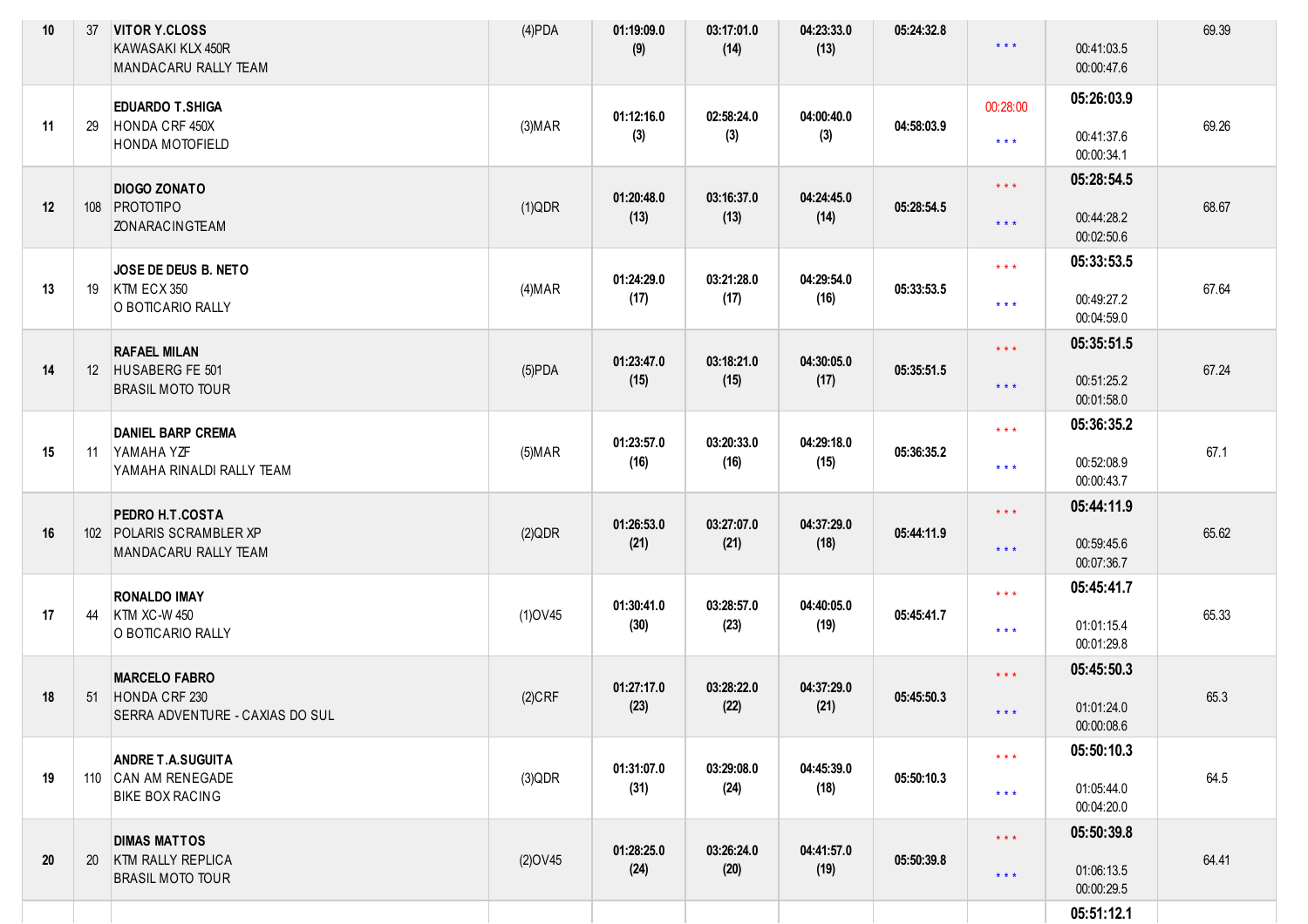| 21 | 30  | <b>CRISTIANO TEIXEIRA</b><br>HONDA CRF 230<br>HONDA MOTOFIELD              | $(3)$ CRF      | 01:28:26.0<br>(25) | 03:30:42.0<br>(25) | 04:42:24.0<br>(25) | 05:49:33.1 | 00:01:39<br>$\star$ $\star$ $\star$                | 01:06:45.8<br>00:00:32.3               | 64.31 |
|----|-----|----------------------------------------------------------------------------|----------------|--------------------|--------------------|--------------------|------------|----------------------------------------------------|----------------------------------------|-------|
| 22 | 41  | <b>CESAR RAFAEL WILKE</b><br>HONDA CRF 450X<br>100% AMIGOS                 | (6) <b>MAR</b> | 01:26:19.0<br>(20) | 03:32:35.0<br>(27) | 04:47:01.0<br>(23) | 05:53:25.7 | $\star\star\star$<br>$\star$ $\star$ $\star$       | 05:53:25.7<br>01:08:59.4<br>00:02:13.6 | 63.9  |
| 23 | 47  | <b>LUCIANO GOMES</b><br>YAMAHA WR450F<br>YAMAHA RINALDI RALLY TEAM         | (7) <b>MAR</b> | 01:24:53.0<br>(18) | 03:24:17.0<br>(18) | 04:41:21.0<br>(24) | 05:49:31.1 | 00:07:00<br>$\star\star\star$                      | 05:56:31.1<br>01:12:04.8<br>00:03:05.4 | 63.35 |
| 24 | 33  | <b>MARISERGIO F. KONS</b><br>YAMAHA WR<br>YAMAHA RINALDI RALLY TEAM        | $(3)$ OV45     | 01:25:41.0<br>(19) | 03:24:42.0<br>(19) | 04:37:52.0<br>(27) | 05:44:19.7 | 00:14:18<br>$***$                                  | 05:58:37.7<br>01:14:11.4<br>00:02:06.6 | 62.97 |
| 25 | 52  | <b>RONALDO P. DA SILVA</b><br>HONDA CRF 230<br><b>TEAM PROBLEMA</b>        | $(4)$ CRF      | 01:27:16.0<br>(22) | 03:32:19.0<br>(26) | 04:46:42.0<br>(22) | 05:58:00.1 | 00:02:00<br>$\star\star\star$                      | 06:00:00.1<br>01:15:33.8<br>00:01:22.4 | 62.73 |
| 26 | 27  | <b>JOVANIO L. FRUTUOSO</b><br>YAMAHA WR 450F<br><b>MOTOSUPER</b>           | $(4)$ OV45     | 01:28:38.0<br>(27) | 03:37:57.0<br>(29) | 04:53:25.0<br>(20) | 06:01:50.2 | $***$<br>$***$                                     | 06:01:50.2<br>01:17:23.9<br>00:01:50.1 | 62.42 |
| 27 | 38  | <b>ANDRE DE ASSUMPCAO</b><br><b>KTM 450 EXC</b><br><b>BRASIL MOTO TOUR</b> | (8) <b>MAR</b> | 01:35:21.0<br>(35) | 03:39:51.0<br>(30) | 05:00:55.0<br>(26) | 06:16:23.1 | $\star$ $\star$ $\star$<br>$\star\star\star$       | 06:16:23.1<br>01:31:56.8<br>00:14:32.9 | 60    |
| 28 |     | <b>MARCIO ADAMI</b><br>32 HONDA CRFX 450<br>SO DOIS NO RALLY               | $(5)$ OV45     | 01:30:09.0<br>(29) | 03:42:49.0<br>(34) | 05:05:42.0<br>(28) | 06:15:54.9 | 00:02:24<br>$\star \star \star$                    | 06:18:18.9<br>01:33:52.6<br>00:01:55.8 | 59.7  |
| 29 |     | EDGLEY M.L. SOBRINHO<br>106 YAMAHA RAPTOR<br><b>NC RALLY TEAM</b>          | $(4)$ QDR      | 01:37:38.0<br>(38) | 03:45:08.0<br>(35) | 05:01:38.0<br>(31) | 06:20:09.8 | $\star\star\star$<br>* * *                         | 06:20:09.8<br>01:35:43.5<br>00:01:50.9 | 59.41 |
| 30 | 101 | <b>MARCELO MEDEIROS</b><br>YAMAHA RAPTOR<br><b>TAGUATUR RACING</b>         | $(5)$ QDR      | 01:19:47.0<br>(12) | 03:12:11.0<br>(9)  | 04:19:06.0<br>(33) | 05:22:14.1 | 01:02:00<br>$***$                                  | 06:24:14.1<br>01:39:47.8<br>00:04:04.3 | 58.78 |
| 31 | 9   | <b>FLAVIO CATENGA</b><br>HONDA CRF450<br><b>BRASIL MOTO TOUR</b>           | $(6)$ PDA      | 01:35:33.0<br>(36) | 03:40:50.0<br>(31) | 05:06:41.0<br>(32) | 06:25:25.1 | $\star$ $\star$ $\star$<br>$\star$ $\star$ $\star$ | 06:25:25.1<br>01:40:58.8<br>00:01:11.0 | 58.6  |
|    |     |                                                                            |                |                    |                    |                    |            |                                                    |                                        |       |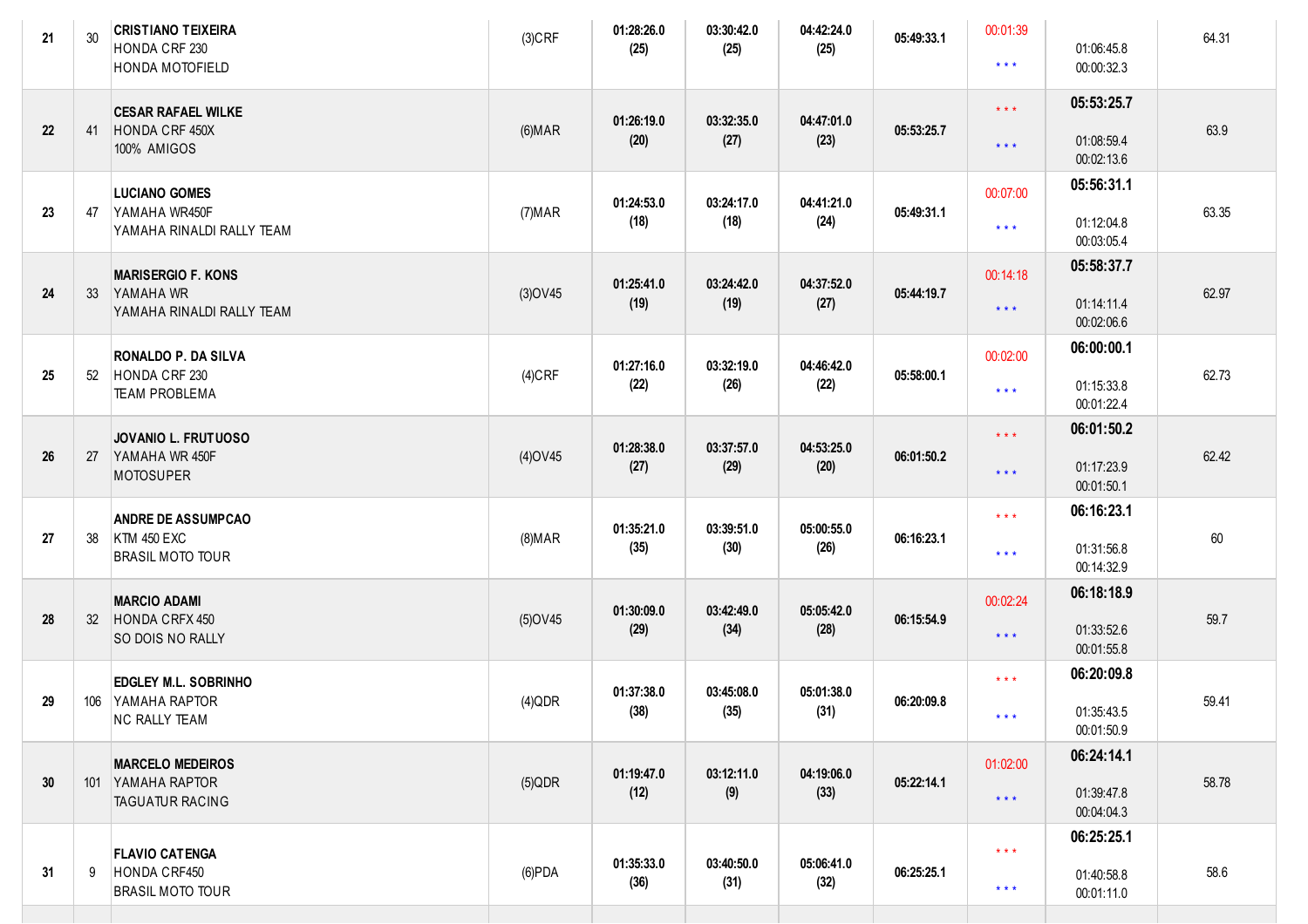| 32 | 39             | <b>LEONARDO DE ALMEIDA</b><br>KAWASAKI KLX450R<br><b>BIKE BOX RACING</b> | $(4)$ SPR      | 01:31:57.0<br>(32) | 03:45:52.0<br>(36) | 05:10:36.0<br>(10) | 06:31:37.0 | $\star\star\star$<br>$***$ | 06:31:37.0<br>01:47:10.7 | 57.67 |
|----|----------------|--------------------------------------------------------------------------|----------------|--------------------|--------------------|--------------------|------------|----------------------------|--------------------------|-------|
|    |                |                                                                          |                |                    |                    |                    |            |                            | 00:06:11.9               |       |
|    |                | <b>MOARA SACILOTTI</b>                                                   |                |                    |                    |                    |            | 00:00:42                   | 06:33:34.6               |       |
| 33 | 21             | KAWASAKI KLX<br><b>KAWASAKI RINALDI</b>                                  | (6) OV45       | 01:39:43.0<br>(39) | 03:45:55.0<br>(37) | 05:08:31.0<br>(34) | 06:32:52.6 | $***$                      | 01:49:08.3<br>00:01:57.6 | 57.38 |
|    |                | <b>TUNICO MACIEL</b>                                                     |                |                    |                    |                    |            | $\star\star\star$          | 06:36:34.2               |       |
| 34 | $\overline{4}$ | HONDA CRF 450X<br><b>HONDA</b>                                           | $(7)$ PDA      | 02:34:49.0<br>(49) | 04:27:51.0<br>(48) | 05:31:10.0<br>(36) | 06:36:34.2 | $\star$ $\star$ $\star$    | 01:52:07.9<br>00:02:59.6 | 56.95 |
|    |                | <b>BRUNO BERALDI</b>                                                     |                |                    |                    |                    |            | $\star\star\star$          | 06:36:51.1               |       |
| 35 |                | 109 YAMAHA RAPTOR 700<br><b>BIKE BOX RACING</b>                          | (6)QDR         | 01:37:15.0<br>(37) | 03:46:31.0<br>(38) | 05:14:20.0<br>(35) | 06:36:51.1 | $***$                      | 01:52:24.8<br>00:00:16.9 | 56.91 |
|    |                | <b>JEFERSON M. NOBRE</b>                                                 |                |                    |                    |                    |            | 00:02:00                   | 06:43:57.8               |       |
| 36 |                | 112 YAMAHA RAPTOR 700                                                    | (7)QDR         | 01:47:25.0<br>(44) | 03:57:59.0<br>(39) | 05:22:46.0<br>(41) | 06:41:57.8 |                            | 01:59:31.5               | 55.91 |
|    |                | <b>NC RALLY TEAM</b>                                                     |                |                    |                    |                    |            | $\star$ $\star$ $\star$    | 00:07:06.7               |       |
|    |                | <b>KASSIANO BURTETT</b>                                                  |                |                    |                    |                    |            | $\star\star\star$          | 06:52:02.3               |       |
| 37 | 17             | HONDA CRF 450X                                                           | (9) <b>MAR</b> | 01:29:25.0         | 03:33:09.0         | 04:58:42.0         | 06:52:02.3 |                            |                          | 54.81 |
|    |                | <b>BRASIL MOTO TOUR</b>                                                  |                | (28)               | (28)               | (37)               |            | $***$                      | 02:07:36.0<br>00:08:04.5 |       |
|    |                | <b>JAVIER F. DIEGO</b>                                                   |                |                    |                    |                    |            | 00:01:48                   | 06:53:23.4               |       |
| 38 |                | 111 LDE 641 CAN AM                                                       | $(8)$ QDR      | 01:44:15.0         | 04:02:50.0         | 05:32:26.0         | 06:51:35.4 |                            |                          | 54.63 |
|    |                | <b>BIANCHINI RALLY</b>                                                   |                | (43)               | (41)               | (38)               |            | $***$                      | 02:08:57.1<br>00:01:21.1 |       |
|    |                |                                                                          |                |                    |                    |                    |            | $\star\star\star$          | 06:56:36.6               |       |
| 39 | 40             | <b>WILLIAM UZAL GARCIA</b><br>HUSABERG FE450                             | $(10)$ MAR     | 01:41:58.0         | 04:04:04.0         | 05:31:09.0         | 06:56:36.6 |                            |                          | 54.21 |
|    |                | CONSTRUTECH RACING                                                       |                | (41)               | (42)               | (29)               |            | $\star$ $\star$ $\star$    | 02:12:10.3<br>00:03:13.2 |       |
|    |                |                                                                          |                |                    |                    |                    |            | $\star\star\star$          | 07:01:25.0               |       |
| 40 |                | <b>HELIO PESSOA</b><br>104 YAMAHA RAPTOR 700                             | $(9)$ QDR      | 01:56:09.0         | 04:12:40.0         | 05:37:35.0         | 07:01:25.0 |                            |                          | 53.59 |
|    |                | PRORALLY                                                                 |                | (48)               | (46)               | (43)               |            | $\star$ $\star$ $\star$    | 02:16:58.7<br>00:04:48.4 |       |
|    |                |                                                                          |                |                    |                    |                    |            | $\star\star\star$          | 07:01:38.7               |       |
| 41 |                | <b>DIEGO LICIO</b><br>105 YAMAHA RAPTOR 700                              | (10)QDR        | 01:40:23.0         | 04:09:11.0         | 05:34:12.0         | 07:01:38.7 |                            |                          | 53.56 |
|    |                | DKR TEAM (SERTOES)                                                       |                | (40)               | (45)               | (40)               |            | $\star$ $\star$ $\star$    | 02:17:12.4<br>00:00:13.7 |       |
|    |                |                                                                          |                |                    |                    |                    |            | $\star$ $\star$ $\star$    | 07:07:03.0               |       |
|    |                | <b>TULIO BORGES MALTA</b><br>HONDA CRF 230CC                             |                | 01:15:08.0         | 03:08:13.0         | 04:14:58.0         |            |                            |                          |       |
| 42 | 28             | <b>BYMOTO</b>                                                            | $(5)$ CRF      | (6)                | (6)                | (46)               | 07:07:03.0 | $\star$ $\star$ $\star$    | 02:22:36.7<br>00:05:24.3 | 52.89 |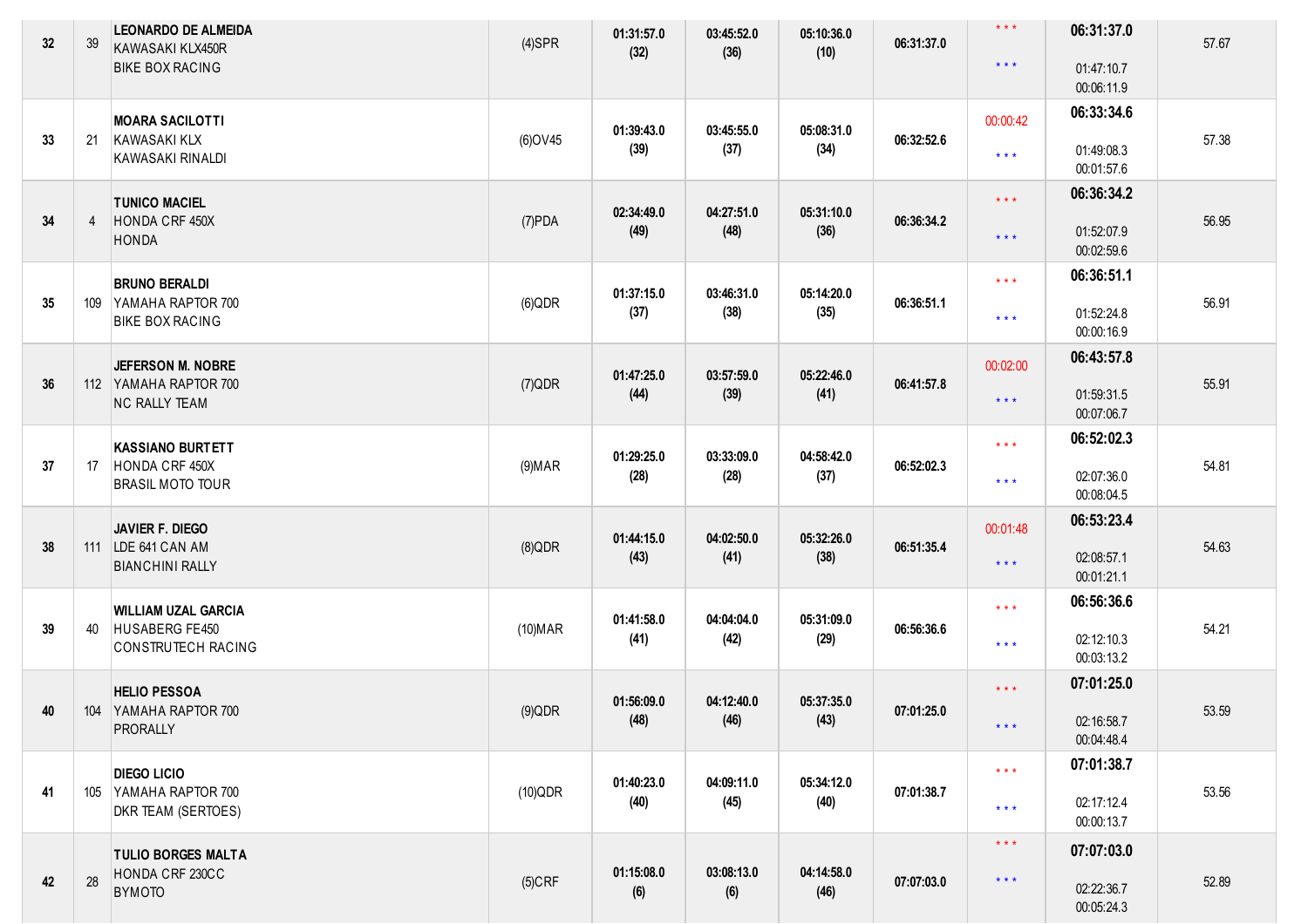| 43 | 34 | <b>JOAO REGO BARROS</b><br>YAMAHA YZ250FX          | 01:42:50.0<br>03:59:36.0<br>(7) OV 45 | 05:32:24.0<br>06:59:48.2<br>(44) |                         | 00:09:00                | 07:08:48.2 | 52.67                   |                          |       |
|----|----|----------------------------------------------------|---------------------------------------|----------------------------------|-------------------------|-------------------------|------------|-------------------------|--------------------------|-------|
|    |    | TOCANTINS NO SERTOES                               |                                       | (42)                             | (40)                    |                         |            | $\star$ $\star$ $\star$ | 02:24:21.9<br>00:01:45.2 |       |
|    |    | <b>HENRIQUE ARENA</b>                              |                                       | 01:51:50.0                       | 04:07:29.0              | 05:37:36.0              |            | 00:04:00                | 07:12:05.5               |       |
| 44 | 14 | KAWASAKI KLX<br><b>BIKE BOX RACING</b>             | $(8)$ OV45                            | (47)                             | (44)                    | (8)                     | 07:08:05.5 | $\star$ $\star$ $\star$ | 02:27:39.2<br>00:03:17.3 | 52.27 |
|    |    | <b>SERGIO H. PEDROSO</b>                           |                                       | 01:49:22.0                       | 04:17:59.0              | 05:48:01.0              |            | $\star$ $\star$ $\star$ | 07:13:50.1               |       |
| 45 | 49 | HONDA 230 CC<br>100% AMIGOS                        | $(6)$ CRF                             | (46)                             | (47)                    | (42)                    | 07:13:50.1 | $\star$ $\star$ $\star$ | 02:29:23.8<br>00:01:44.6 | 52.06 |
|    |    | <b>RODRIGO BETTI</b>                               |                                       | 01:48:44.0                       | 04:04:19.0              | 05:34:35.0              |            | 00:11:00                | 07:16:00.7               |       |
| 46 | 23 | KTM RALLY REPLICA 450<br><b>BIKE BOX RACING</b>    | $(5)$ SPR                             | (45)                             | (43)                    | (47)                    | 07:05:00.7 | $\star$ $\star$ $\star$ | 02:31:34.4<br>00:02:10.6 | 51.8  |
|    |    | <b>ISRAEL C.SEGUNDO</b>                            |                                       | 01:34:02.0                       | 03:41:57.0              | 05:30:30.0              |            | $\star$ $\star$ $\star$ | 07:21:12.0               |       |
| 47 | 31 | HONDA CRF 450X<br><b>BALSAS OFF ROAD</b>           | (11) <b>MAR</b>                       | (33)                             | (33)                    | (48)                    | 07:21:12.0 | $\star$ $\star$ $\star$ | 02:36:45.7<br>00:05:11.3 | 51.19 |
|    |    | <b>CHRISTIAN COSTANTINI</b>                        |                                       | 01:28:37.0                       | 05:10:09.0              | 06:38:39.0              |            | 00:32:00                | 08:32:00.0               |       |
| 48 | 22 | HONDA CRF450X<br><b>ONE RALLY</b>                  | (12) <b>MAR</b>                       | (26)                             | (49)                    | (45)                    | 08:00:00.0 | $\star$ $\star$ $\star$ | 03:47:33.7<br>01:10:48.0 | 44.11 |
|    |    | <b>SILVIO MARTINS</b>                              |                                       | 01:35:04.0                       | 03:41:22.0              | 05:00:02.0              |            | 03:00:00                | 09:15:11.2               |       |
| 49 | 35 | <b>KTM 450CC</b><br><b>MARTINS RACING</b>          | (9) OV 45                             | (34)                             | (32)                    | (39)                    | 06:15:11.2 | $\star$ $\star$ $\star$ | 04:30:44.9<br>00:43:11.2 | 40.68 |
|    |    | <b>FRANCINEI S.COSTA</b>                           |                                       |                                  |                         |                         |            | 06:04:00                | 14:04:00.0               |       |
| 50 |    | 107 YAMAHA RAPTOR 700<br><b>NC RALLY TEAM</b>      | (11)QDR                               | $***$                            | $***$                   | $***$                   | 08:00:00.0 | $\star$ $\star$ $\star$ | 09:19:33.7<br>04:48:48.8 | 26.76 |
|    |    | <b>MICHAEL C.B. DIAS</b>                           |                                       |                                  |                         |                         |            | 06:15:00                | 14:15:00.0               |       |
| 51 |    | 114 YAMAHA RAPTOR<br><b>TAGUATUR RACING</b>        | (12)QDR                               | $\star$ $\star$ $\star$          | $\star$ $\star$ $\star$ | $\star$ $\star$ $\star$ | 08:00:00.0 | $\star$ $\star$ $\star$ | 09:30:33.7<br>00:11:00.0 | 26.41 |
|    |    | <b>GEISON P. BELMONT</b>                           |                                       |                                  |                         |                         |            | 06:15:00                | 14:15:00.0               |       |
| 52 |    | 103 PROTOTIPO 1000 4X4<br><b>MAIKON RALLY TEAM</b> | $(13)$ QDR                            | $\star$ $\star$ $\star$          | $***$                   | $\star$ $\star$ $\star$ | 08:00:00.0 | $\star$ $\star$ $\star$ | 09:30:33.7<br>00:00:00.0 | 26.41 |
|    |    | <b>MARCOS COLVERO</b>                              |                                       |                                  |                         |                         |            | 06:15:00                | 14:15:00.0               |       |
| 53 | 15 | KTM EXC450<br><b>BIANCHINI RALLY</b>               | $(8)$ PDA                             | $***$                            | $\star$ $\star$ $\star$ | $\star$ $\star$ $\star$ | 08:00:00.0 | $\star$ $\star$ $\star$ | 09:30:33.7<br>00:00:00.0 | 26.41 |